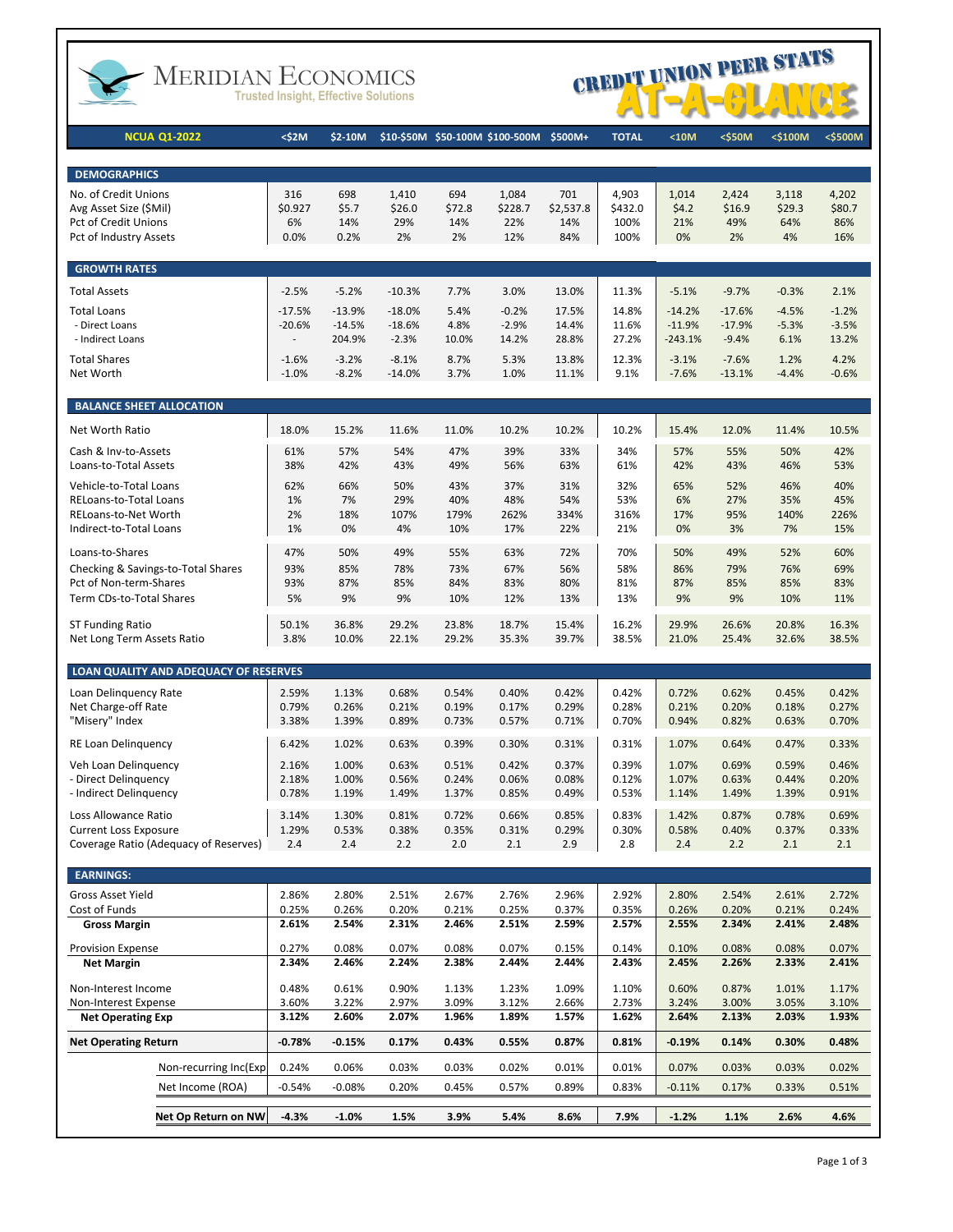

## MERIDIAN ECONOMICS

**Trusted Insight, Effective Solutions** 



**NCUA Q1-2022 <\$2M \$2-10M \$10-\$50M \$50-100M \$100-500M \$500M+ TOTAL <10M <\$50M <\$100M <\$500M**

**OPERATING EFFICIENCIES:** 

| <b>Loans &amp; Shares-</b>                                      |                          |                          |                          |                           |                           |                           |                           |                          |                          |                          |                           |
|-----------------------------------------------------------------|--------------------------|--------------------------|--------------------------|---------------------------|---------------------------|---------------------------|---------------------------|--------------------------|--------------------------|--------------------------|---------------------------|
| Avg Loan Balance<br>Avg Loan Rate                               | \$5,778<br>6.85%         | \$7,495<br>5.80%         | \$4,275<br>4.96%         | \$6,683<br>4.73%          | \$10,799<br>4.35%         | \$18,943<br>4.25%         | \$16.347<br>4.28%         | \$7,386<br>5.87%         | \$4,589<br>5.06%         | \$5,786<br>4.87%         | \$9,622<br>4.47%          |
| Avg Loan Yield, net                                             | 6.15%                    | 5.61%                    | 4.79%                    | 4.57%                     | 4.23%                     | 4.01%                     | 4.05%                     | 5.64%                    | 4.88%                    | 4.70%                    | 4.34%                     |
| Avg Share Balance<br>Avg Share Rate<br>Non-Member Deposit Ratio | \$2,661<br>0.30%<br>1.1% | \$5,700<br>0.31%<br>0.8% | \$9,378<br>0.22%<br>0.5% | \$10,794<br>0.24%<br>0.6% | \$12,613<br>0.28%<br>0.6% | \$14,731<br>0.43%<br>0.7% | \$14,133<br>0.40%<br>0.7% | \$5,300<br>0.31%<br>0.8% | \$8,709<br>0.23%<br>0.6% | \$9,756<br>0.23%<br>0.6% | \$11,699<br>0.27%<br>0.6% |
| <b>Net Onerating Profitability-</b>                             |                          |                          |                          |                           |                           |                           |                           |                          |                          |                          |                           |

| Earning Asset/Funding               | 123%       | 117%           | 110%          | 108%        | 106%        | 110%      | 109%      | 117%          | 111%        | 109%      | 107%      |
|-------------------------------------|------------|----------------|---------------|-------------|-------------|-----------|-----------|---------------|-------------|-----------|-----------|
| Non-Interest Inc-to-Total Revenue   | 14%        | 18%            | 26%           | 30%         | 31%         | 27%       | 27%       | 18%           | 26%         | 28%       | 30%       |
| <b>Net Operating Return per FTE</b> |            |                |               |             |             |           |           |               |             |           |           |
| Interest Income per FTE             | \$37.416   | \$48.596       | \$114,251     | \$126,599   | \$133,066   | \$203,044 | \$186,253 | \$47,600      | \$98,521    | \$112,481 | \$127,026 |
| Avg Interest & Provisions per FTE   | \$6,771    | \$5.905        | \$12,293      | \$13.595    | \$15.342    | \$35,744  | \$31,034  | \$5,982       | \$10.803    | \$12.191  | \$14,418  |
| Net Interest Income per FTE         | \$30.646   | \$42.691       | \$101,958     | \$113.004   | \$117.724   | \$167,301 | \$155,218 | \$41,618      | \$87.718    | \$100.289 | \$112,608 |
| Non-Interest Income per FTE         | \$6,236    | \$10.625       | \$41.024      | \$53.624    | \$59.523    | \$74.756  | \$70.366  | \$10,234      | \$33.758    | \$43.635  | \$54.861  |
| Avg Operating Expense per FTE       | \$47.073   | \$55.841       | \$135,037     | \$146.446   | \$150.566   | \$182.092 | \$173.878 | \$55,061      | \$116.163   | \$131.219 | \$144.889 |
| Net Operating Expense per FTE       | \$40,837   | \$45,217       | \$94,013      | \$92,823    | \$91,044    | \$107,335 | \$103,512 | \$44,827      | \$82,405    | \$87,584  | \$90,029  |
| Avg Net Operating Return per FTE    | \$(10.192) | (2.526)<br>- 5 | 7.945<br>- \$ | 20.181<br>s | 26.680<br>S | 59.965    | \$51,706  | (3,208)<br>S. | 5,313<br>S. | \$12,705  | \$22.580  |

#### *Revenue/Operating Expense Assessment*

| Revenue-                            |          |          |           |           |           |           |           |          |           |           |           |
|-------------------------------------|----------|----------|-----------|-----------|-----------|-----------|-----------|----------|-----------|-----------|-----------|
| Avg Revenue per FTE                 | \$43,653 | \$59,221 | \$155,275 | \$180,222 | \$192,589 | \$277,801 | \$256.618 | \$57,834 | \$132,279 | \$156,116 | \$181,886 |
| - Total Revenue Ratio               | 3.34%    | 3.41%    | 3.41%     | 3.80%     | 3.99%     | 4.05%     | 4.03%     | 3.41%    | 3.41%     | 3.63%     | 3.89%     |
| <b>Operating Expenses-</b>          |          |          |           |           |           |           |           |          |           |           |           |
| Avg Compensation & Benefits per FTE | \$22,272 | \$28,739 | \$63,708  | \$68,696  | \$76,046  | \$96,710  | \$91,231  | \$28,163 | \$55,319  | \$61,970  | \$71,915  |
| - Compensation & Benefits Exp Ratio | 1.70%    | 1.65%    | 1.40%     | 1.45%     | 1.58%     | 1.41%     | 1.43%     | 1.66%    | 1.43%     | 1.44%     | 1.54%     |
| - Pct of Total Operating Expense    | 47%      | 51%      | 47%       | 47%       | 51%       | 53%       | 52%       | 51%      | 48%       | 47%       | 50%       |
| - FTE-to-Ops (Staff Efficiency)     | 1.99     | 1.24     | 0.39      | 0.32      | 0.27      | 0.18      | 0.19      | 1.28     | 0.47      | 0.38      | 0.30      |
| - Full-time Equivalents             | 225      | 2,297    | 8,161     | 10,563    | 51,154    | 255,342   | 327.740   | 2,521    | 10,682    | 21,245    | 72,398    |
| - Pct Part-time Employees           | 79%      | 33%      | 16%       | 9%        | 7%        | 5%        | 6%        | 39%      | 22%       | 16%       | 10%       |
|                                     |          |          |           |           |           |           |           |          |           |           |           |
| Avg Occupancy & Ops Exp per FTE     | \$15,465 | \$15,153 | \$37,339  | \$38,400  | \$38,582  | \$44,486  | \$42,966  | \$15,181 | \$32,109  | \$35,237  | \$37,600  |
| - Occupancy & Ops Expense Ratio     | 1.18%    | 0.87%    | 0.82%     | 0.81%     | 0.80%     | 0.65%     | 0.67%     | 0.89%    | 0.83%     | 0.82%     | 0.80%     |
| - Pct of Total Operating Expense    | 33%      | 27%      | 28%       | 26%       | 26%       | 24%       | 25%       | 28%      | 28%       | 27%       | 26%       |
| Avg All Other Expense per FTE       | \$9,336  | \$11,949 | \$33,991  | \$39,351  | \$35,939  | \$40,896  | \$39,681  | \$11,716 | \$28,734  | \$34,012  | \$35,374  |
| - All Other Expense Ratio           | 0.71%    | 0.69%    | 0.75%     | 0.83%     | 0.74%     | 0.60%     | 0.62%     | 0.69%    | 0.74%     | 0.79%     | 0.76%     |
| - Pct of Total Operating Expense    | 20%      | 21%      | 25%       | 27%       | 24%       | 22%       | 23%       | 21%      | 25%       | 26%       | 24%       |
|                                     |          |          |           |           |           |           |           |          |           |           |           |
| <b>Membership Outreach-</b>         |          |          |           |           |           |           |           |          |           |           |           |
| <b>Members-to-Potential Members</b> | 14.0%    | 6.9%     | 3.4%      | 2.2%      | 2.3%      | 3.1%      | 3.0%      | 7.4%     | 3.7%      | 2.7%      | 2.4%      |
| Members-to-FTEs                     | 396      | 255      | 421       | 393       | 343       | 412       | 400       | 268      | 385       | 389       | 357       |
| Borrower-to-Members                 | 21.7%    | 37.9%    | 106.7%    | 89.1%     | 73.3%     | 56.2%     | 60.8%     | 35.6%    | 92.5%     | 88.2%     | 72.9%     |
| <b>Branches</b>                     | 312      | 724      | 1,933     | 1,577     | 4,765     | 11,897    | 21,206    | 1,035    | 2,968     | 4,545     | 9,309     |
| Members per Branch                  | 285      | 810      | 1,779     | 2,633     | 3,685     | 8,843     | 6,179     | 652      | 1,386     | 1,819     | 2,774     |
|                                     |          |          |           |           |           |           |           |          |           |           |           |
|                                     |          |          |           |           |           |           |           |          |           |           |           |